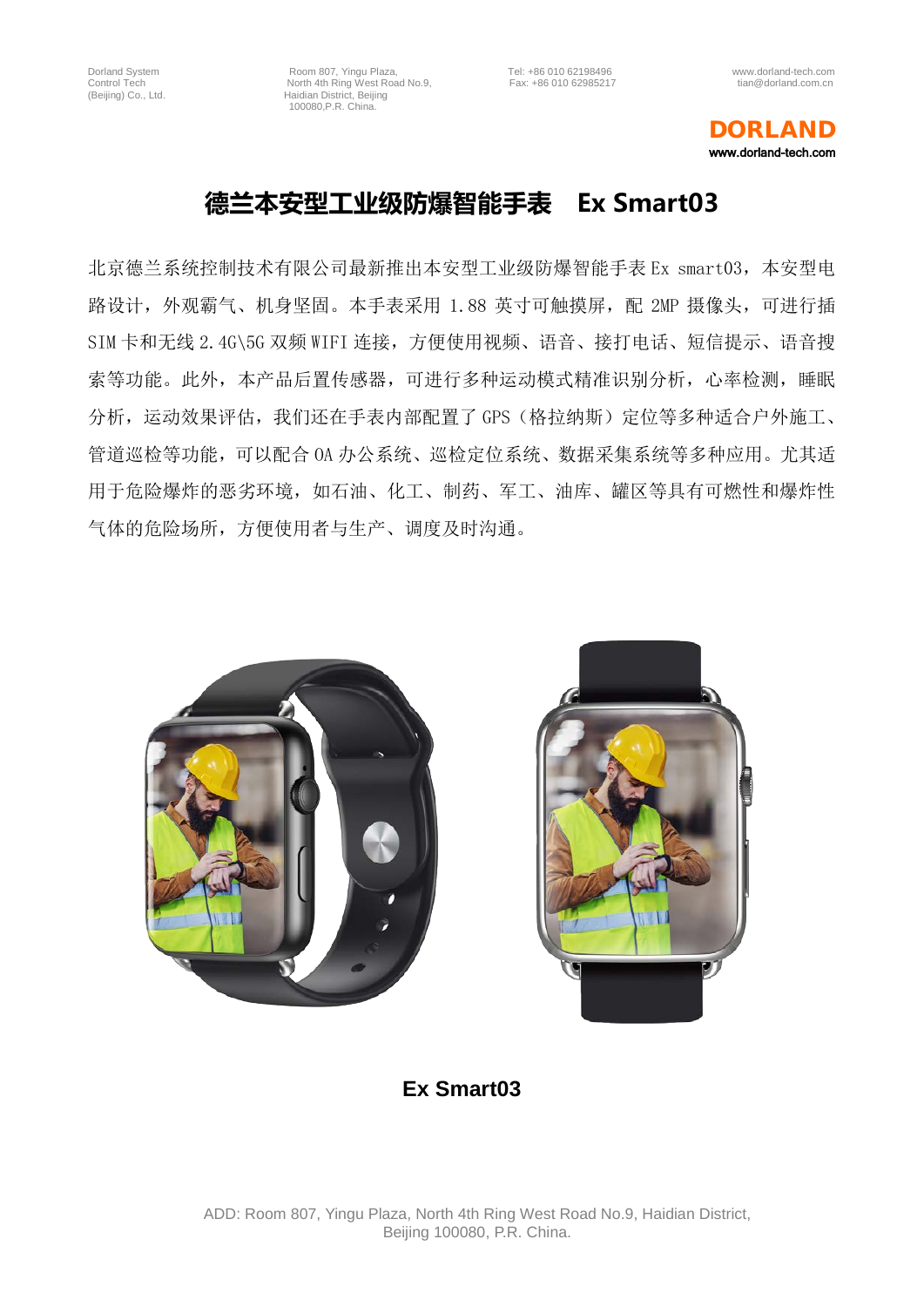Dorland System Moom 807, Yingu Plaza, Tel: +86 010 62198496 www.dorland-tech.com<br>Control Tech Morth 4th Ring West Road No.9, Fax: +86 010 62985217 tian@dorland.com.cn<br>(Beijing) Co., Ltd. flate and the Hard Hard Heling Moo

## DORLAND

www.dorland-tech.com

| 认证奓致 |                                      |                                                 |  |
|------|--------------------------------------|-------------------------------------------------|--|
| 防爆等级 | Ex ib IIC T4 Gb $/$ Ex ibD 21 T130°C |                                                 |  |
| 防爆证号 | CCRI21.2026                          |                                                 |  |
| 防护等级 | IP67                                 |                                                 |  |
| 产品数据 |                                      |                                                 |  |
| 产品   | 功能                                   | 技术指标                                            |  |
|      | <b>CPU</b>                           | MT6739                                          |  |
|      | 存储                                   | RAM: 1G<br>ROM:16GB / RAM:3G<br>ROM:32GB        |  |
|      | 相机                                   | 2MP                                             |  |
|      | 操作系统                                 | Android 7.1                                     |  |
|      | 连接                                   | WIFI, GPS, GSM, BT                              |  |
|      | 频段支持                                 | 2G<br>GSM: B2+B3+B5+B8                          |  |
|      |                                      | WCDMA : $B1+B2+B5+B8$<br>3G                     |  |
| 硬件   |                                      | TD-SCDMA: B34/39                                |  |
|      |                                      | LTE FDD:B1/B2/B3/B5/B7/B8/B12/B17/B20<br>4G     |  |
|      |                                      | LTE-TDD: B38+B39+B40+B41                        |  |
|      | 计步器                                  | 支持                                              |  |
|      | WIFI                                 | 支持 2.4G\5G                                      |  |
|      | GPS                                  | GPS 支持, GLONASS 可支持                             |  |
|      | 心率                                   | 支持                                              |  |
|      | 蓝牙                                   | 4.0                                             |  |
| 外观   | 产品尺寸                                 | L 57mm+W 41mm+H 16mm 长表带: 120mm<br>短表带:<br>80mm |  |
|      | 产品重量                                 | 68.5g                                           |  |
|      | 颜色                                   | 黑色                                              |  |
| 展示架  | <b>LCD</b>                           | 1.88 英寸, IPS 全屏                                 |  |
|      | 触摸                                   | 电容式触摸屏                                          |  |
|      | 分辨率                                  | 360*320                                         |  |
| 结构体  | 扬声器                                  | 支持                                              |  |
|      | 麦克风                                  | 支持                                              |  |
|      | 电池容量                                 | 1280mAh 聚合物锂电池                                  |  |
|      | 马达                                   | 支持                                              |  |
|      | 按键                                   | $\overline{2}$                                  |  |
|      |                                      |                                                 |  |

 $\lambda$  is  $\lambda \to \lambda \to \lambda \nu$